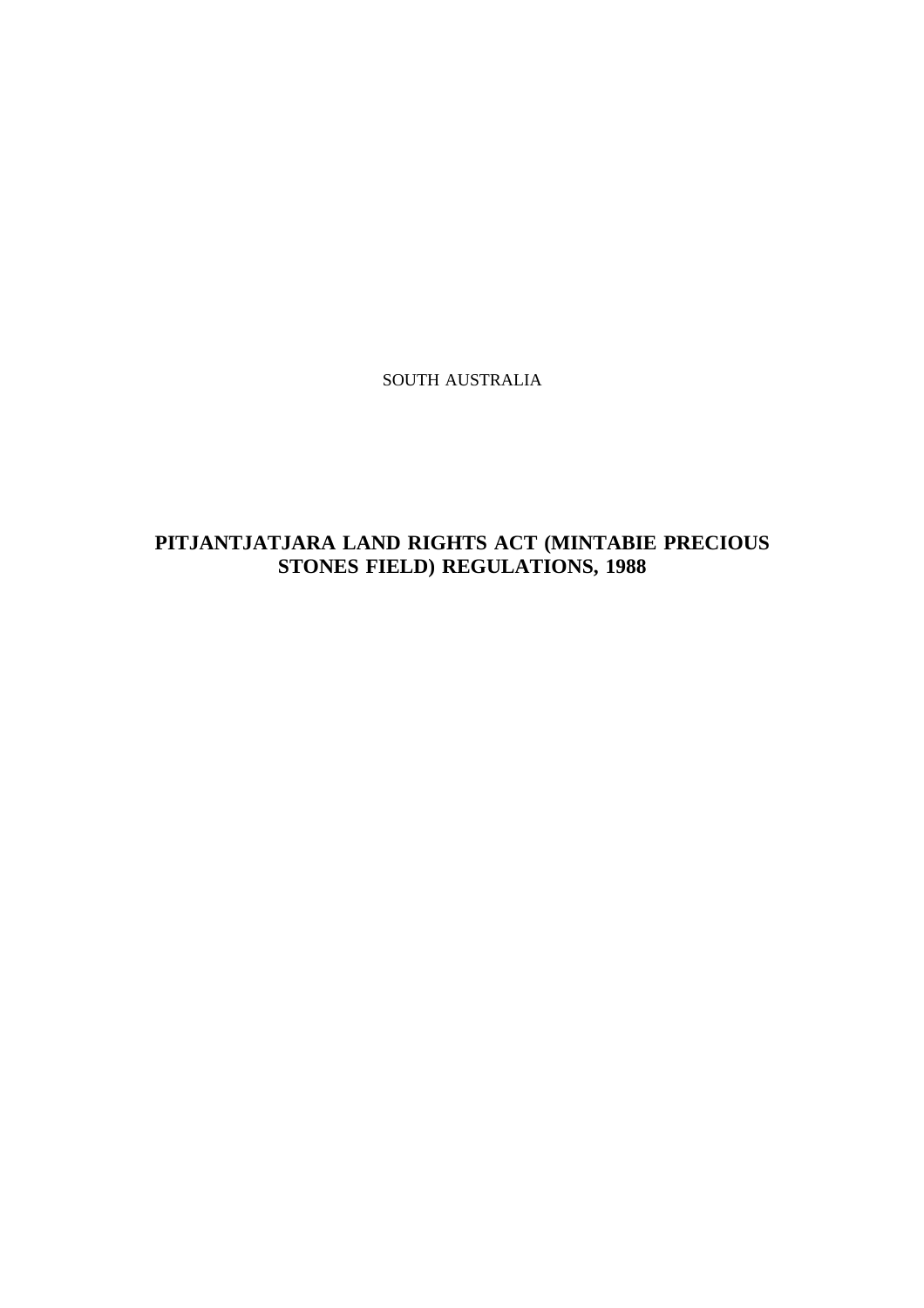# **SUMMARY OF PROVISIONS**

- 1. Citation<br>2. Interpret
- 2. Interpretation
- 3. Notice of entry under section 25(5)
- 4. Notice of entry under section 25(6)

#### THE SCHEDULE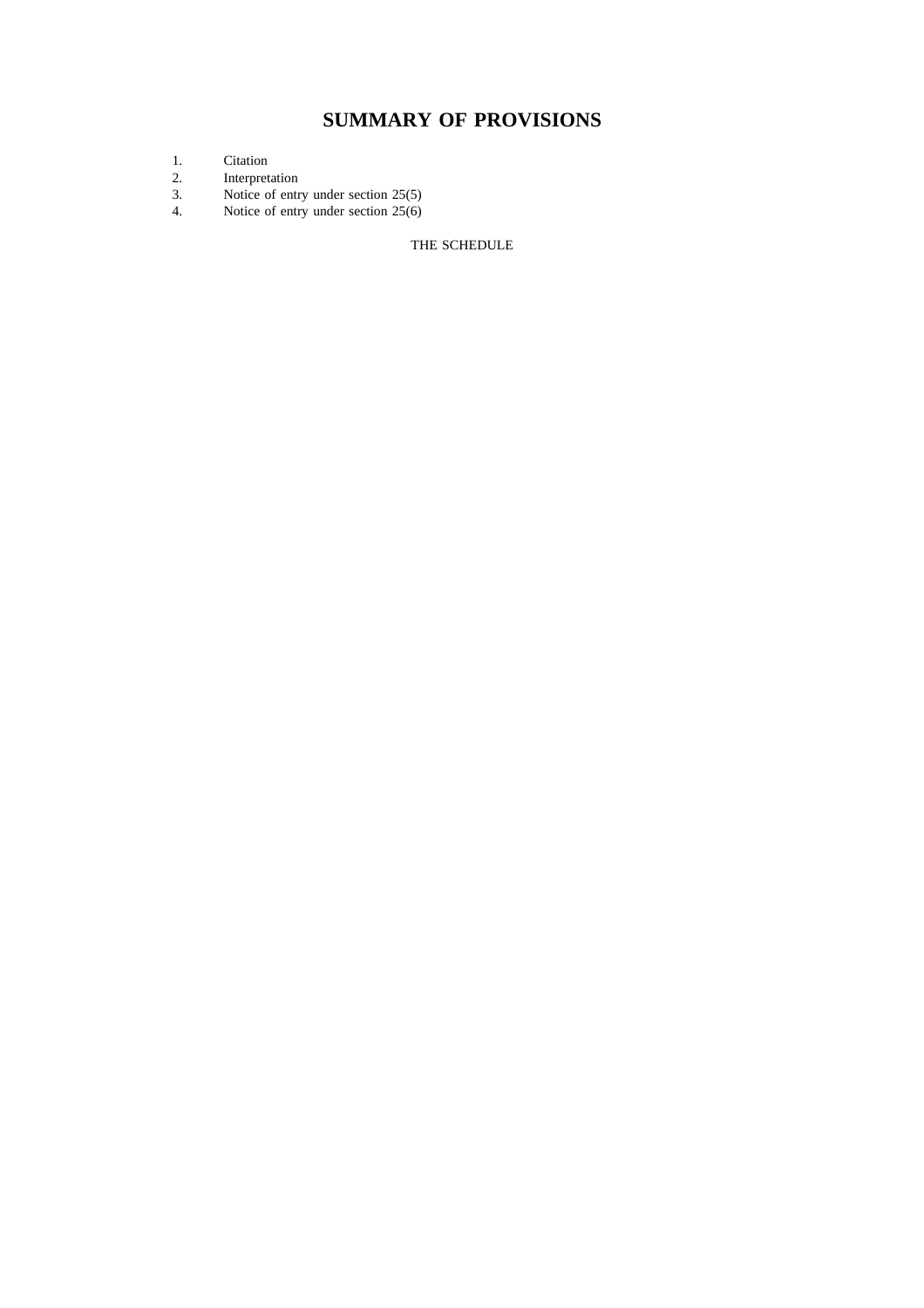### **REGULATIONS UNDER THE PITJANTJATJARA LAND RIGHTS ACT, 1981**

*Pitjantjatjara Land Rights Act (Mintabie Precious Stones Field) Regulations, 1988*

being

No. 218 of 1988: *Gaz*. 20 October 1988, p. 1360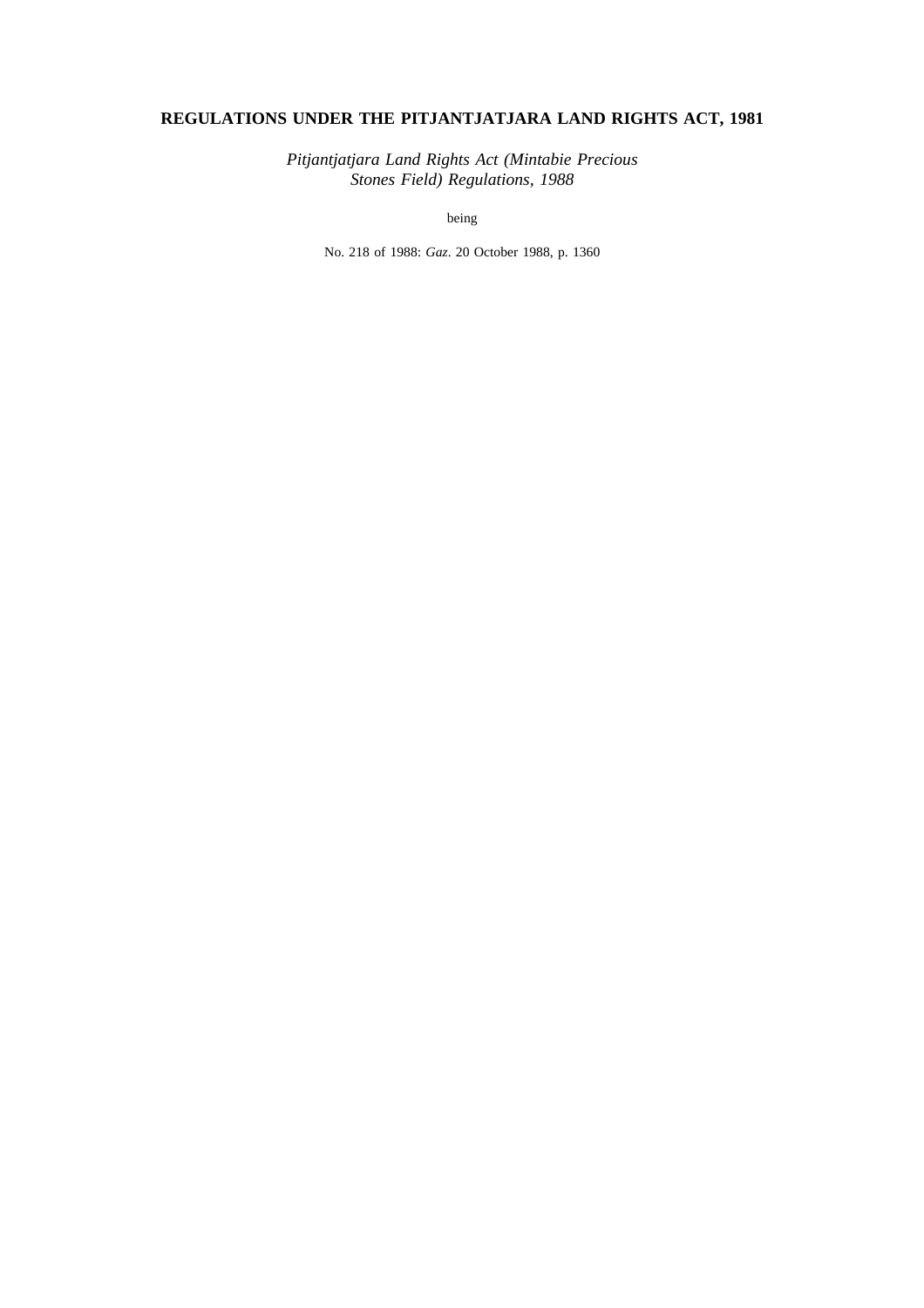### **Citation**

1. These regulations may be cited as the *Pitjantjatjara Land Rights Act (Mintabie Precious Stones Field) Regulations, 1988*.

#### **Interpretation**

2. In these regulations—

"the Act" means the *Pitjantjatjara Land Rights Act, 1981*.

#### **Notice of entry under section 25(5)**

3. For the purposes of section 25(5) of the Act, the notice to be given by a person referred to in section 25(2)*(d)* must be in Form 1 of the schedule.

#### **Notice for entry under section 25(6)**

4. For the purposes of section 25(6) of the Act, the notice to be given by a person referred to in section  $25(2)(a)$ , *(b)* or *(c)* must be in Form 2 of the schedule.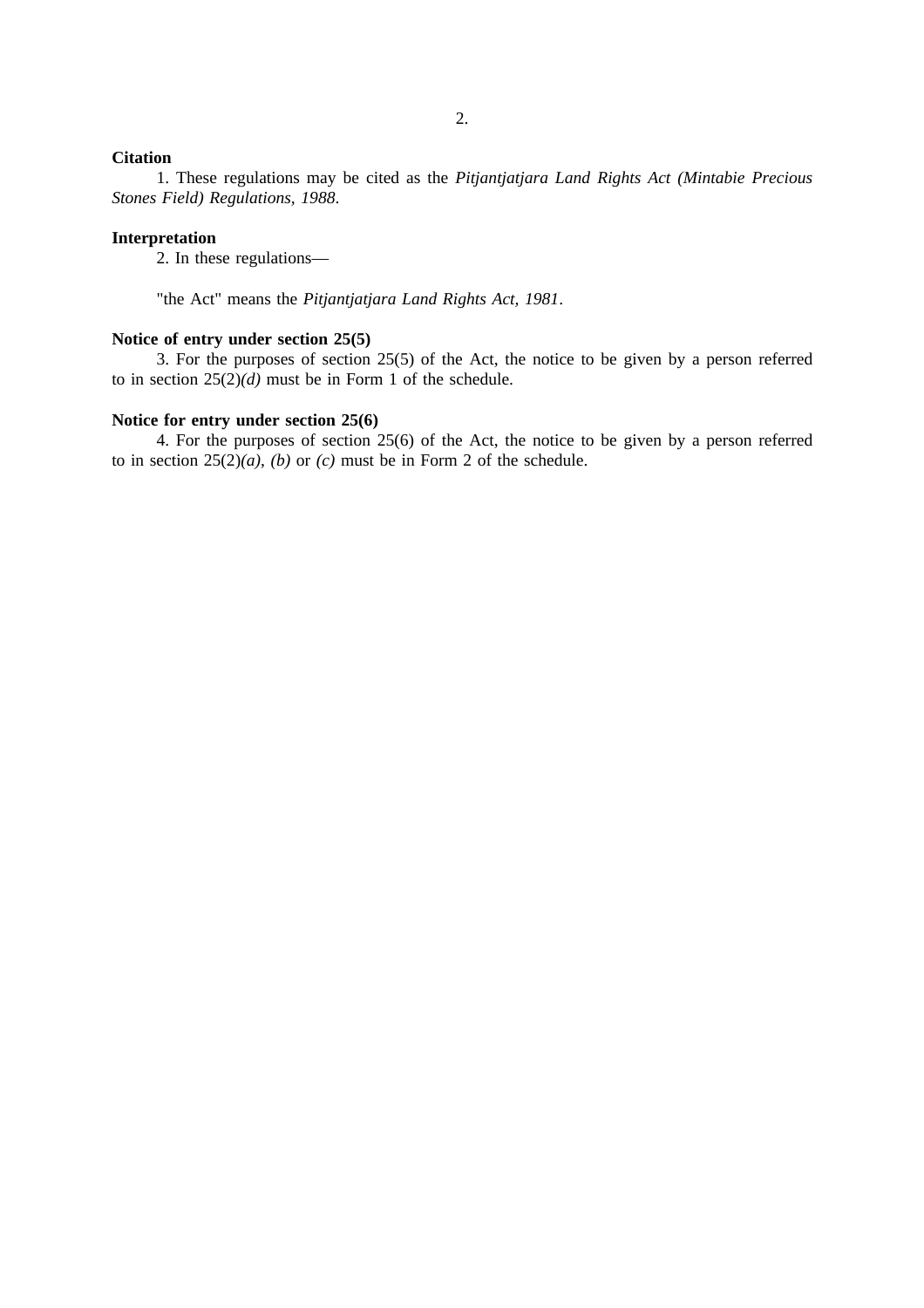#### THE SCHEDULE

#### FORM 1

#### PITJANTJATJARA LAND RIGHTS ACT, 1981

*Notice of Proposed Entry on the Mintabie Precious Stones Field Pursuant to Section 25(5)*

.............................................. Signature of Person Giving Notice Date: / / .

\* Delete as appropriate

Notes:

- 1. The giving of this prescribed notice to the designated officer does not render lawful an unauthorized entry on the Mintabie Precious Stones Field by a person who requires permission under the Act to be on that field.
- 2. Enquiries about entry may be made to the Director, Anangu Pitjantjatjara, 3 Wilkinson St., (P.O. Box 2584), Alice Springs.